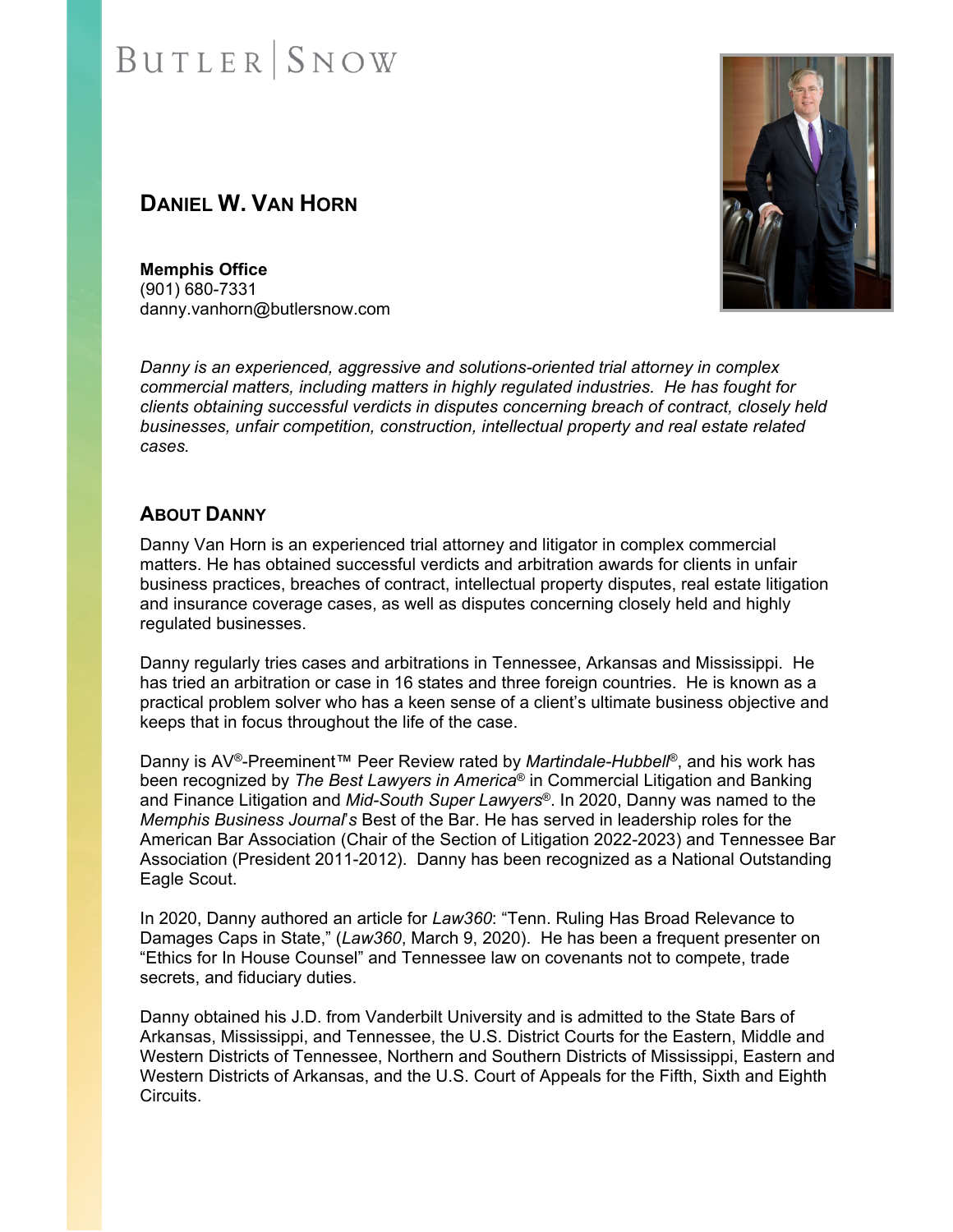#### **PRACTICE AREAS AND INDUSTRY TEAMS**

- Commercial Litigation
- **Business Torts and Unfair Competition**
- Intellectual Property Litigation
- Pharmaceutical, Medical Device and Healthcare

### **EXPERIENCE**

- **Successfully won an appeal of an administrative hearing before the Arkansas Insurance** Department concerning the meaning and application of Arkansas law to reimbursements for services provided by ambulatory surgery centers. *Freeway Surgery Center et al. v. Commissioner McClain and Arkansas Blue Cross Blue Shield*, Number 60CV-21-2725, Pulaski County, AR Circuit Court, December 2021.
- Obtained an arbitration award in favor of our client for breach of a distributor agreement and purchase and sale agreement for a California medical device distributor. *MicroPort OrthoPedics, Inc. v. Advanced Surgical Devices and William Zurowski*, AAA Arbitration Matter Number 01-18-0002-8914. Memphis, TN. November 2019.
- Tried a commercial breach of lease case to a successful conclusion involving the lease of a movie theater and whether the option to renew the lease had or had not been timely exercised. *Malco Stage Road, LLC v. Overton Square, LLC and Loeb Properties, Inc.*, CH-15-0001-1, Shelby County, TN Chancery Court, 2018
- Won a complete dismissal of all claims against a client in a tortious interference case concerning termination of a dealership. *ICM of America, Inc. v. Leica Geosystems, Inc. et al.,* 4:16-cv-00160 (E.D. Ark. 2017).
- Successfully resolved a dispute concerning ownership of a closely held business. *Jones v. Murphy*, CH-13-1542 (Shelby County, TN Chancery Court, 2016).
- Won defense verdict in a trade secrets/breach of confidentiality agreement case in federal court in Houston, TX. *Tendeka, Inc. v. Elite Elastomers, Inc.,* Civil Action No. 4:13-cv-01764 (S.D. TX, 2016).
- Won commercial arbitration related to breach of commission agreement for sale of apartment complex. *Marcus & Millichap Real Estate Investment Services, Inc. v. Burkhalter-Vestal, LLC*, AAA Arbitration, Little Rock, AR, June 2015.
- Tried bad faith insurance coverage claim to verdict. *Lindenberg v. Jackson National Life Insurance Co*., Civil Action No. 2:13-cv-02657 JPM (W.D. Tenn., December, 2014).
- Obtained an arbitration award in favor of our client on alleged breach of warranty claim related to an IPTV system worth hundreds of thousands of dollars including significant claimed consequential damages. *Power & Telephone Supply Company v. Dumont Telephone Company*, AAA Arbitration, April 2014.
- Won defense verdict in Chattanooga, TN construction arbitration. *Nixon v. B & W and Rogers Manufacturing Corp.,* AAA Arbitration.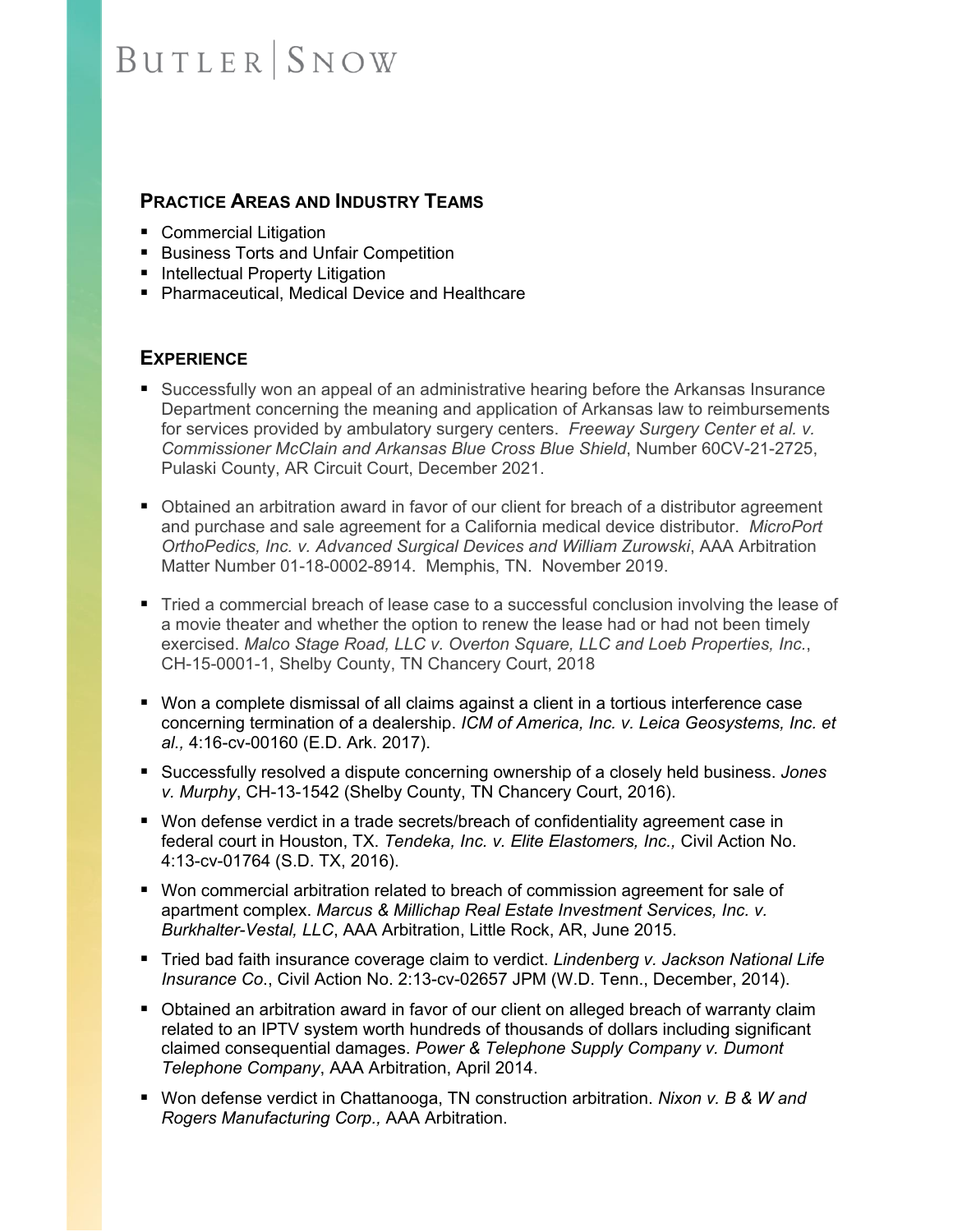- Won commercial plaintiff's jury verdict in unfair business practices case in Arkansas. *Curtis Lumber Company, Inc. v. Louisiana Pacific Corporation,* Civil Action No. 2:08-cv-1007 (E.D. Ark.).
- Won favorable award in a breach of contract arbitration in San Antonio, TX concerning a hospital lease. *HR Acquisition of San Antonio v Behavioral Health Systems*, in private arbitration.
- Won defense verdict in a supplier breach of contract case in Memphis, TN. *Mechanics Laundry v. McKesson,* Civil Action No. 08-2256.
- Won summary judgment for a lessee in a commercial finance lease case concerning energy monitoring equipment. *Gaia Leasing v. Wendelta,* Civil Action No. 09-1067 (D. Minn.).
- Experienced in commercial disputes including those involving breach of contract and usurpation of corporate opportunities including representation of a national professional management company with arbitration disputes in Ohio, Washington, D.C., Georgia, Florida and Puerto Rico.
- Experienced litigating franchise and distribution disputes including representation of a distributor of cottonseed in an international arbitration concerning distribution of cottonseed in Greece, Bulgaria, Turkey and Spain.
- Experienced with insurance coverage disputes including representation of insurance companies in officers and directors liability disputes.
- Experienced in disputes concerning ownership or control of closely held businesses.
- **Experienced in cases involving unfair competition including trade secrets, trademarks,** breaches of the duty of loyalty, tortuous interference and unfair or deceptive acts or practices.

#### **BAR ADMISSIONS**

- Arkansas, 2007
- **Mississippi, 2006**
- Tennessee, 1997
- U.S. District Courts
	- Tennessee: Eastern, Middle, Western
	- Mississippi: Northern, Southern
	- Arkansas: Eastern, Western
	- Colorado: District of Colorado
- U.S. Courts of Appeals
	- 5th Circuit
	- 6th Circuit
	- 8th Circuit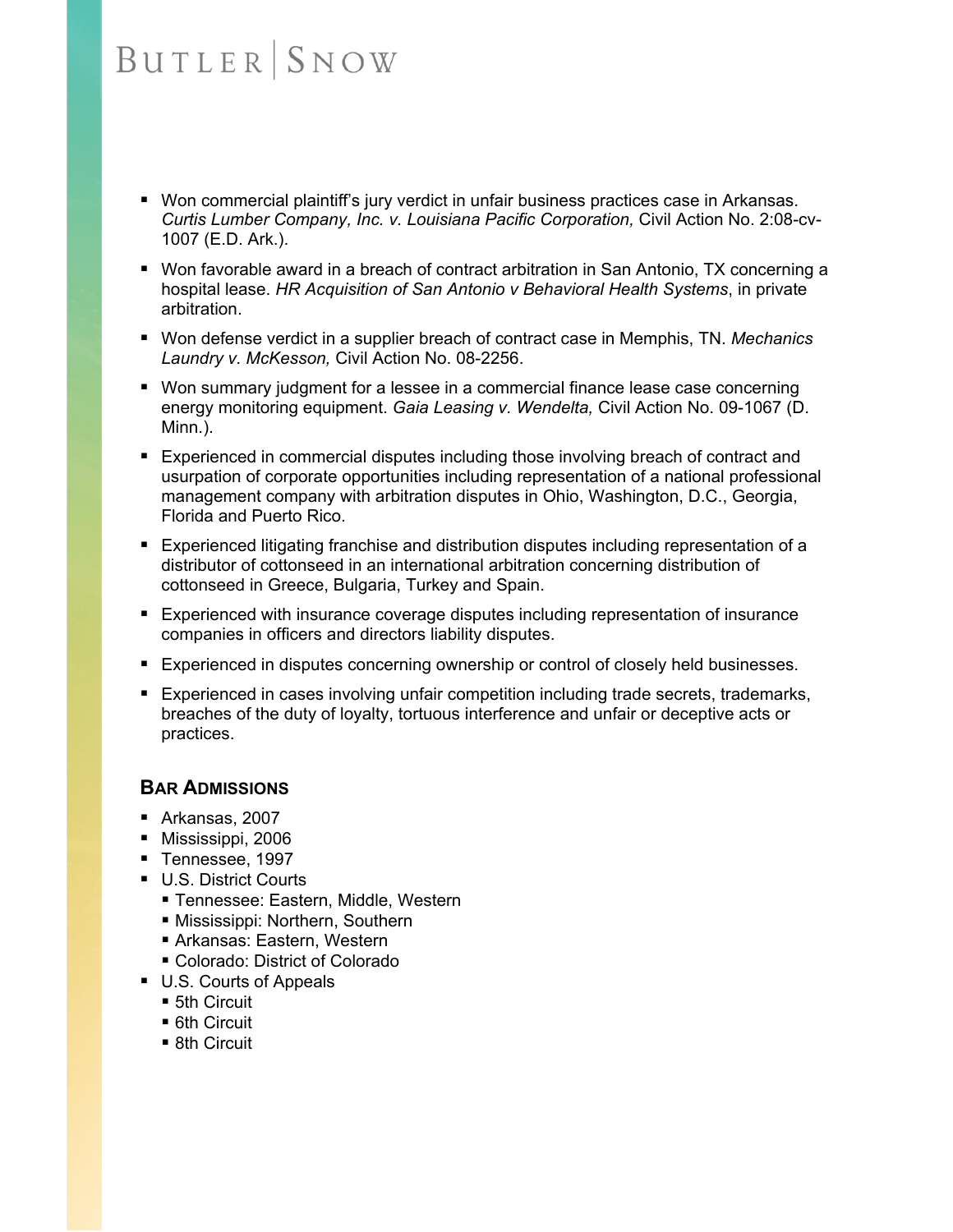#### **DISTINCTIONS**

- *Best Lawyers in America®* 
	- Commercial Litigation, 2011-2022
	- **Banking and Finance Litigation, 2011-2022**
- *Martindale-Hubbell<sup>®</sup>* 
	- AV<sup>®</sup> Preeminent™ Peer Review Rated, 2009-2021
- *Super Lawyers<sup>®</sup>* 
	- Mid-South Super Lawyers, Business Litigation, 2007-2008, 2011-2021
	- Top 50 Memphis Super Lawyers, 2013-2014
	- Top 100 Tennessee Super Lawyers, 2013-2014
- Best of the Bar, Memphis Business Journal, 2020
- Pro Bono Service Award, Memphis Area Legal Services, 2006
- Star of the Year Award, American Bar Association, Young Lawyers' Division, 2005, 2007
- Top 40 Under 40, *Memphis Business Journal*, 2003
- **President's Award, Tennessee Bar Association, Young Lawyers Division, 2002**
- Board of Advisors, Memphis Regional Chamber of Commerce
- **Fellow, Memphis Bar Foundation**
- Fellow, Tennessee Bar Foundation
- Fellow, American Bar Foundation, Tennessee State Chair
- Eagle Scout, 1987

### **ASSOCIATIONS**

- American Bar Association
	- Fellow
	- **Example 1** Litigation Section
		- Chair, 2022-2023
		- Revenue Officer*,* 2016-2018
		- Co-Chair Diversity and Inclusion, 2014-2016
		- Managing Director, 2013-2014
	- **Standing Committee on Membership** 
		- Chair, 2013-2016
	- **House of Delegates, 2007-Present**
	- Young Lawyers Division
		- Assembly Speaker*,* 2005-2007
- Arkansas Bar Association
- Tennessee Bar Association
	- Fellow
	- President, 2011-2012
	- Board of Governors, 2004
	- CLE and Membership Committees
	- Young Lawyers Division
	- President*,* 2005-2006
- Mississippi Bar Association
- Memphis Bar Association
	- Access to Justice Committee
- Chickasaw Council, Boy Scouts of America
	- Council President, 2017- 2019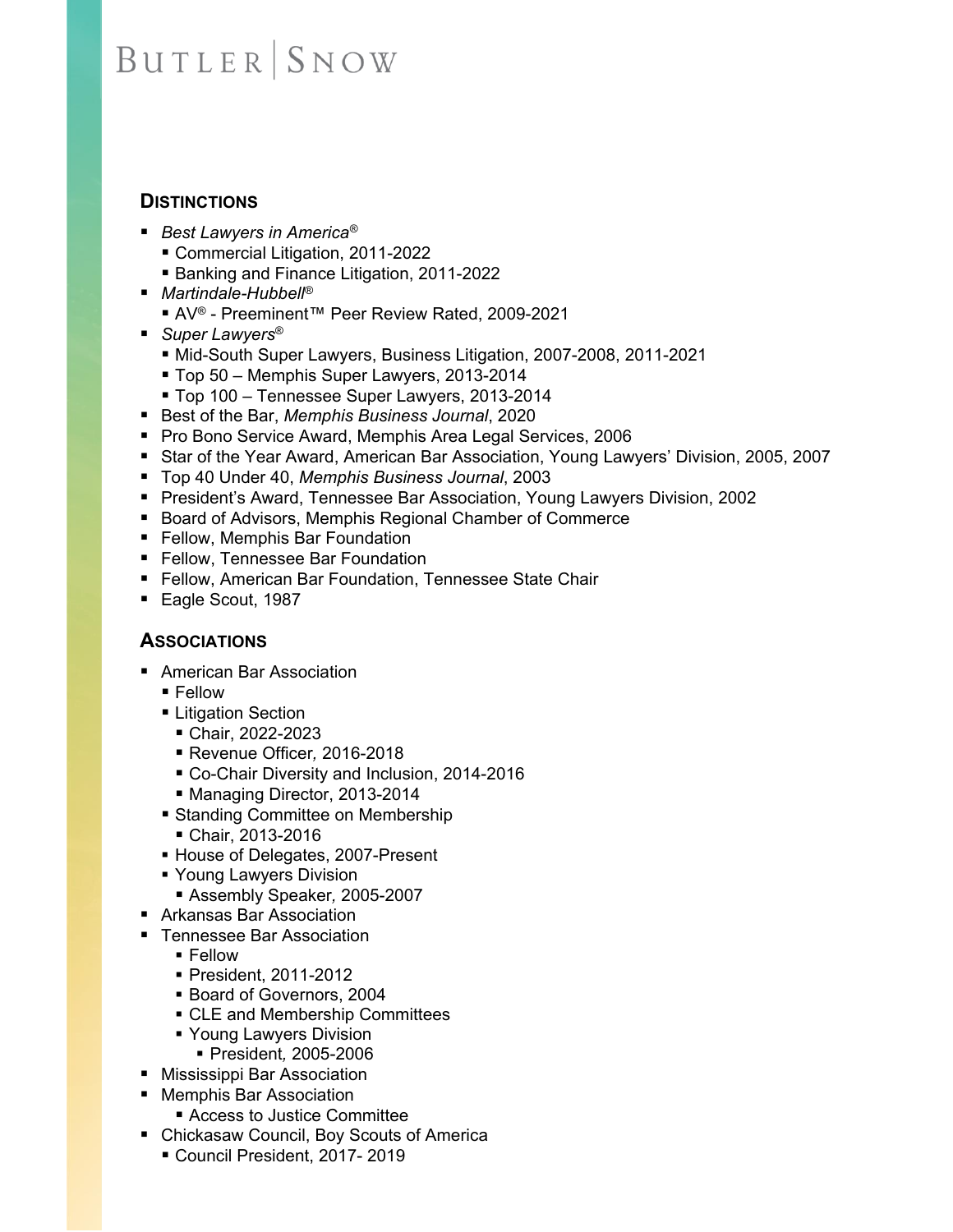#### **EDUCATION & HONORS**

- Vanderbilt University, J.D., 1997 Moot Court Board
- University of Tennessee, B.S., Business Administration, *summa cum laude*, 1994

### **PAPERS, PRESENTATIONS & PUBLICATIONS**

- Author, "Tenn. Ruling Has Broad Relevance To Damages Caps In State," *Law360*, March 9, 2020.
- Presenter, "Ethical Issues for In House Counsel", seminar, November 2016
- Presenter, "Ethical Issues for In House Counsel", seminar, November 2015
- Presenter, "Corporate Divorce, Disputes Between Business Owners", seminar, March 2015
- Presenter, "Covenants Not to Compete", seminar, December 2014
- **Presenter, "Lessons From Watergate: Ethical Obligations for Lawyers", presentation,** September 2014
- Presenter, "Trade Secrets 2014 Update", seminar, October 2014
- Co-Presenter, "Covenants Not to Compete: Overview and Drafting Tips for Tennessee Attorneys," webinar, August 2013.
- Author*,* "Picking Judges: Existing System Has Served Tennesseans Well", *Chattanoogan*, Sunday, February 19, 2012.
- Author, "Business Gets a Big Boost in the 2011 Legislative Session," *Memphis Business Journal*, 2011.
- Co-Author, "Recession Triggers Increased Risk of Employee Trade Secret Theft," Pointe *Innovation,* 2011.
- Author, "It Adds Up: Class Action Residual Funds Support Pro Bono Efforts," *Tennessee Bar Journal*, March 2009.
- Co-Author*,* "Tennessee Law Protects both Consumers, Businesses from Unfair Practices," *Memphis Business Journal,* June 13, 2008.
- Author*,* "Theoretical Reverse Engineering," ABA Section of Litigation *Business Torts Journal,* Spring 2008.
- **Author, "Preserving Electronic Evidence: How Closely Should a Tennessee Court Follow** Zubulake?" *Tennessee Bar Journal*, April 2005.